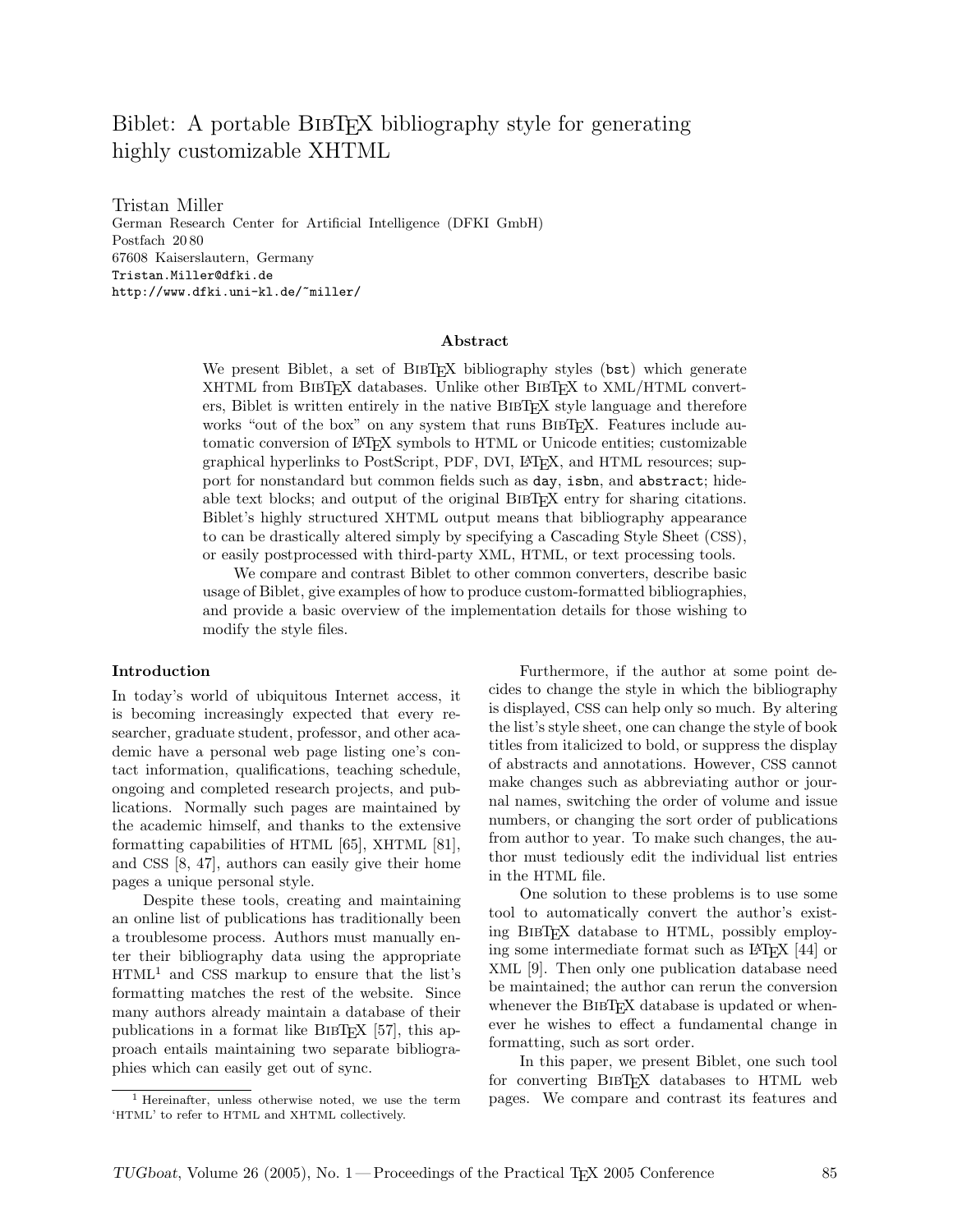capabilities to those of similar software, and discuss its limitations and the limitations of the underlying BIBT<sub>EX</sub> format.

## Background

Using  $\text{BibT}_{\text{E}}\text{X}$  BIBT<sub>E</sub>X [56–58] is a bibliography program originally designed to work with Leslie Lamport's L<sup>A</sup>TEX [44] document preparation system. To use it, the author creates a database of publications he wants to reference in a BIBT<sub>EX</sub> database file with the filename extension .bib. The contents of this file are a series of records in a format similar to the following:

```
@ARTICLE{m05toc,
  author = {Tristan Miller},
  title = {The Tyranny of Copyright},
  journal = {Imagine},
  year = {2005},month = may,volume = {4},
  number = {1},pages = {1,8-11},issn = \{1710 - 5994\}.}
```
The @ARTICLE token specifies the type of publication, which in turn determines the available fields. Other common publication types include @MANUAL, @PROCEEDINGS, and @BOOK. The text m05toc is the database key used to refer to the publication in L<sup>A</sup>TEX citation commands and elsewhere in the bib database. The remainder of the record consists of a comma-delimited list of field-value pairs, where the values can be either predefined macros (such as may in the above example) or strings delimited with curly braces or quotation marks.

To use a BIBT<sub>E</sub>X database called imagine.bib with a L<sup>AT</sup>FX document foo.tex, the author must write the following commands at the place in the document where the bibliography<sup>2</sup> is to appear:

```
\bibliographystyle{modern}
\bibliography{imagine}
```
The first command tells the system how to format the bibliography and the second command tells it which database to use. To cite documents from the database, the L<sup>AT</sup>FX \cite command is used:

... in my article<sup>~</sup>\cite{m05toc} ...

Note that the argument to \cite is the database key of the publication to be referenced. LATEX might typeset the above example as follows:

 $\ldots$  in my article  $[1]$ ...

At the end of the document in a separate section, the full bibliographic details of every publication cited appear, possibly as follows:

> [1] Tristan Miller. The tyranny of copyright. Imagine, 4(1):1,8–11, May 2005. ISSN 1710-5994.

The exact formatting of this reference list depends on the argument to \bibliographystyle.

In order to properly typeset the citations and references, the author must invoke the LAT<sub>EX</sub> and BIBT<sub>EX</sub> programs a number of times. Exactly what goes on behind the scenes is illustrated in Figure 1. (In this diagram, files furnished by the user are indicated by light rounded boxes, while computergenerated files are indicated by dark rounded boxes.) First, LAT<sub>E</sub>X is run on the LAT<sub>E</sub>X document foo.tex, which produces an incomplete typeset version of the document, foo.dvi, and an auxiliary data file, foo.aux. This auxiliary file contains information for use by  $BIBT<sub>F</sub>X$  — namely, the bibliography style, the bibliography database filename, and which publications from said database to include in the reference list. The contents of the aux file in our example might look as follows:

\relax \citation{m05toc} \bibstyle{modern} \bibdata{imagine}

Next, BIBTFX is invoked on foo.aux. Seeing the \bibstyle and \bibdate commands, BIBTFX searches for and opens the files imagine.bib and modern.bst. The bst file is actually a program which specifies how to convert a BIBT<sub>EX</sub> bibliogra $phy$ — in this case, imagine.bib— into LAT<sub>EX</sub> code. BIBT<sub>EX</sub> scans imagine.bib until it encounters the m05toc entry, applies to it the transformation rules specified in modern.bst, and writes the output in a new file named foo.bbl. This bbl file contains L<sup>A</sup>TEX code which, depending on the bibliography style, may contain something like the following:

\begin{thebibliography}{1} \bibitem{m05toc} Tristan Miller. \newblock The tyranny of copyright. \newblock {\em Imagine}, 4(1):1,8--11, May 2005. \newblock ISSN 1710-5994. \end{thebibliography}

When LAT<sub>EX</sub> is next run on foo.tex, it inserts the contents of foo.bbl at the exact position where the \bibliography command occurs, producing a new version of foo.dvi which includes the list of references. Typically, LAT<sub>E</sub>X must be run once more to resolve references, the \bibitem and \cite commands

<sup>2</sup> In this article we use the terms "bibliography" and "reference list" interchangeably.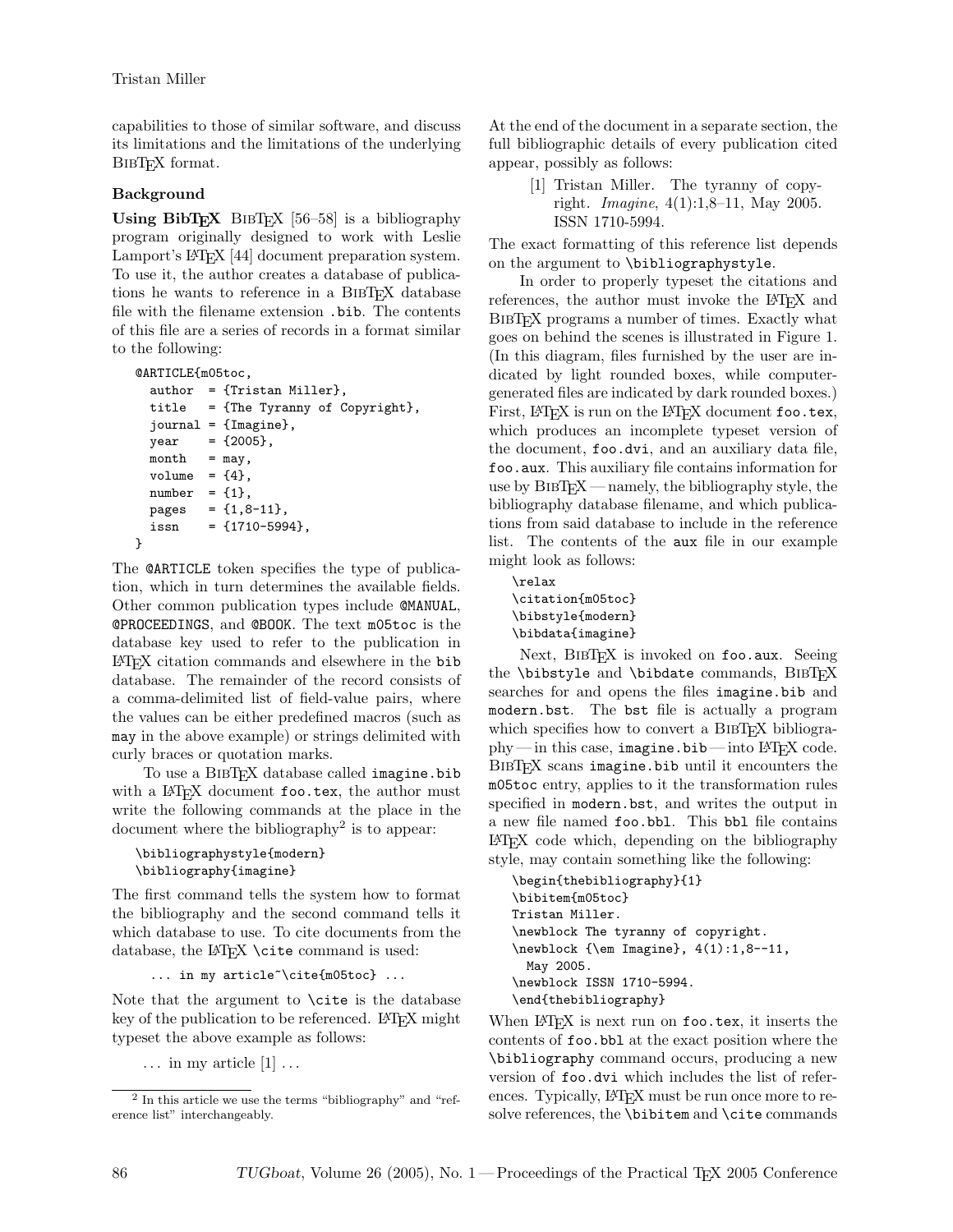

Figure 1: BIBT<sub>F</sub>X workflow

being analogous to the \label and \ref commands used to create other types of cross-references [44, §4.2]. The resulting DVI file is the final typeset version of the document; it can then be converted to a ps file for printing on a PostScript printer, or to a PDF for distribution on the Internet.

Previous work Because BIBT<sub>EX</sub> outputs LATEX command sequences, authors wishing to create an online list of publications typically have three options. The simplest but least convenient to the casual web page visitor is to simply post the bib database itself on one's website, either by linking to the file directly or by embedding it as preformatted text in an HTML page. The former case can cause problems for some web browsers which correctly recognize the database as a file with the MIME media type  $text/x$ -bibtex [20, 21] but do not know how to display it for the user. The second case is guaranteed to allow users to view the database from within their web browsers, albeit only in the crude original format.

The second option is to create a skeleton LAT<sub>EX</sub> document citing the desired publications, run a L<sup>A</sup>TEX-to-HTML converter on it, and then extract the resulting bibliography for use on another web page. Programs implementing this approach include Nikos Drakos and Ross Moore's LAT<sub>E</sub>X2HTML [16, 24, 26], Eitan Gurari's TEX4ht [25, 31, 59], Luc Maranget's H<sup>E</sup>V<sup>E</sup>A [50, 51, 77], and over a dozen

lesser-known applications [2, 7, 10–12, 22, 28, 36, 53–55, 62, 69–73, 79, 80, 86]. These programs have the advantage that any existing BIBT<sub>EX</sub> bibliography style can be used.

The third option is to use a program which directly converts the BIBTEX database to HTML (or to XML, which is easy to convert to HTML). While there are several such utilities available [4, 17, 23, 27, 29, 32, 33, 35, 42, 43, 48, 60, 61, 66, 68, 74, 75, 82, 85], none of them seems to be as well-known or widely used as their LAT<sub>EX</sub>-to-HTML counterparts. Indeed, most of them have no presence on CTAN and some of them even share the same name.

There are a number of criteria to consider when evaluating software implementing these latter two approaches:

License Many people expect their software to be free in the sense that they may freely modify and redistribute the program for any purpose [76]. The ability to modify the program necessarily implies that human-readable source code is provided. Most of the software cited above is available under a permissive license such as the GNU General Public License [19] or the L<sup>A</sup>TEX Project Public License (LPPL) [45], though some packages impose restrictions on commercial use or redistribution, and others have restrictive proprietary licenses and do not include source code.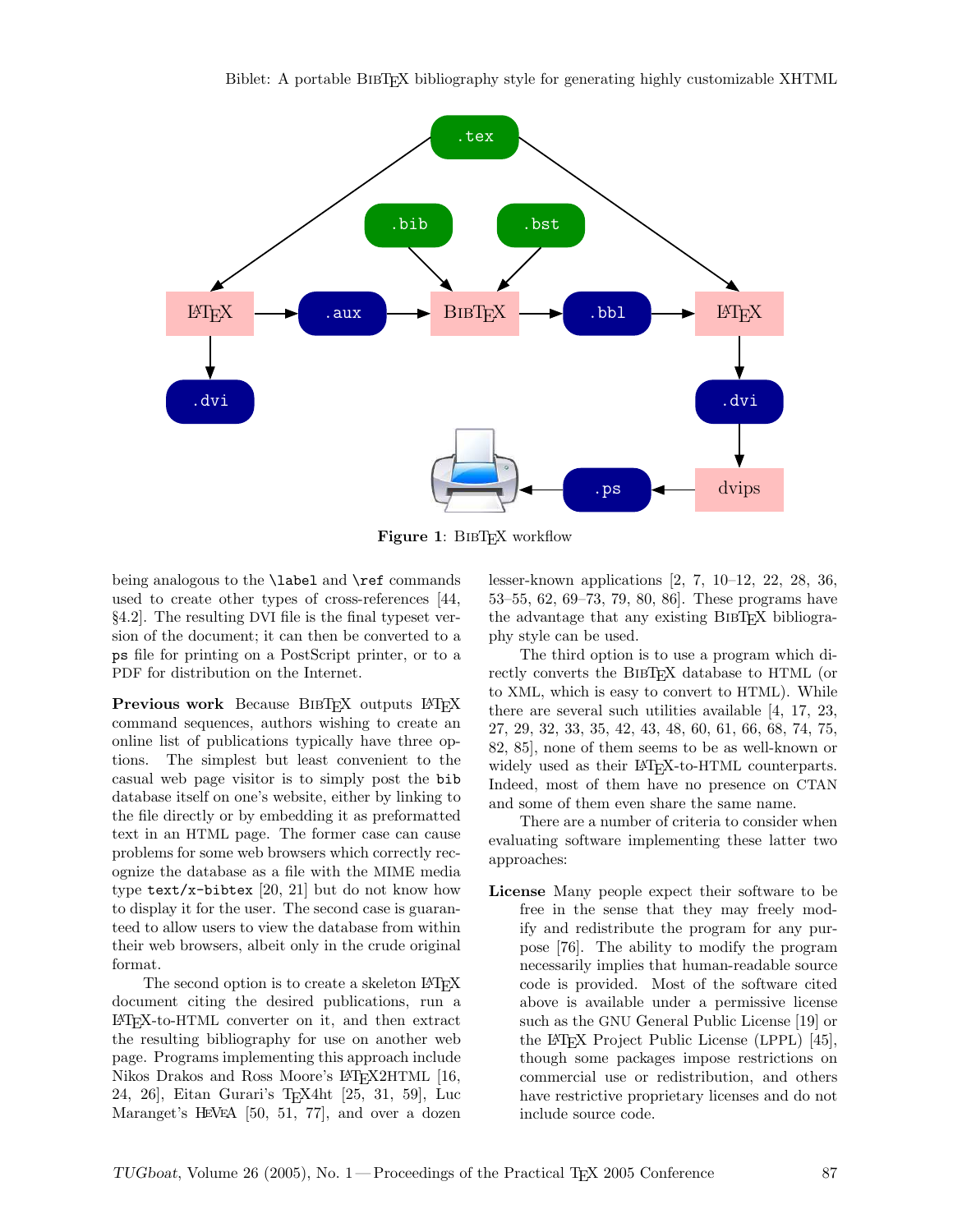- Portability Part of BIBTEX's popularity springs from its availability on a wide variety of computing platforms. To be useful for BIBTEX users as a whole, any conversion tool should be available for a large subset of these platforms and should be installable with minimal effort. Most existing converters are implemented in widely available scripting languages such as Awk [67], Perl [83], or Python [49], or in portable compiled languages such as C [39]. Some, like bibtex2html [17], are implemented in relatively esoteric languages for which compilers are not widely available.
- Standards compliance In order to be displayed and indexed properly and consistently by all web browsers and other Internet applications, the HTML output by a converter should conform to the official W3C hypertext standards [5, 63–65, 81]. The HTML produced by some converters is not syntactically valid, or conforms to an obsolete standard.
- Symbols BIBT<sub>EX</sub> bibliographies often use some L<sup>A</sup>TEX markup for special characters such as accented letters and typographical symbols. A good converter should transform these into their Unicode/ISO 10646 [41, 78] or HTML [65, §24] equivalents. Unfortunately, even the most common and actively maintained converters often fail spectacularly in this regard, particularly with regard to basic punctuation such as quotation marks and dashes.
- Math Handling embedded math mode is a problem, since HTML and Unicode alone are not sufficient to display most mathematical constructs. Some converters transform LAT<sub>E</sub>X math markup into MathML [3], though the latter is not yet widely supported by web browsers. Most (perhaps forgivably) ignore this problem and simply output the original L<sup>A</sup>TEX code, though others resort to questionable solutions such as producing bitmap images (which do not scale with the surrounding text) or using deprecated, nonportable hacks [18].
- Custom LATEX macros Some bibliographies use custom LATEX macros, defined in the BIBTEX @PREAMBLE or in a separate L<sup>A</sup>TEX document. The wisdom of employing such macros is questionable, though in some cases they are the only way to get around BIBTEX's inherent limitations.<sup>3</sup> Unfortunately, LAT<sub>E</sub>X is notoriously difficult to parse by anything except LAT<sub>EX</sub> itself,

so most converters offer no or partial solutions to this problem.

- Hyperlinks The principal advantage of HTML is that it allows the inclusion of links to other documents. In the case of online bibliographies, it would be useful if each entry included a link to the document itself (for example, as a Post-Script or PDF file) where available. Some converters cooperate with packages such as url and hyperref, or with bibliography styles such as natbib which support url, ps, and pdf fields. Others simply have no support for hyperlinks.
- Anchors HTML also allows links to certain points, called anchors, within documents. Since users may wish to link to individual entries in their publication list from other web pages, it would be useful if the converter would associate a unique anchor with each bibliography entry. Few existing converters implement this feature.
- Styling Perhaps most importantly, the converter's output should be adjustable by the user. The converter should allow at least as much variation in reference formatting as BibTEX itself, but should ideally output its HTML in such a way that the appearance can be further customized via CSS. In this manner the online bibliography can be made an integral part of the author's web page rather than a generic-looking computer-generated list.

#### Introducing Biblet

Though the existing converters we examined typically excelled in some of the above-mentioned criteria, none of them provided good support across the board. This lack of a combination of good features in existing software was the primary impetus for the development of a new tool, Biblet.<sup>4</sup> Biblet sports the following features:

- It is freely available and redistributable under the terms of the LPPL.
- It outputs valid XHTML 1.0, making its pages viewable by any conforming web browser and facilitating postprocessing by XML applications.
- It makes use of an extensive LAT<sub>EX</sub>-to-Unicode translation table, ensuring proper display of most typographical symbols.
- It has extensive support for internal anchors and external hyperlinks.
- Virtually every element of a bibliography entry is encapsulated in its own named HTML tag, allowing for extensive styling with CSS.

 $3$  An example of this is the oft-used \noopsort kludge to force proper sorting of non-English names [57, pp. 4–5].

<sup>4</sup> According to the Oxford English Dictionary, "biblet" is an archaic word of uncertain origin and meaning, though it is thought to refer to a small library.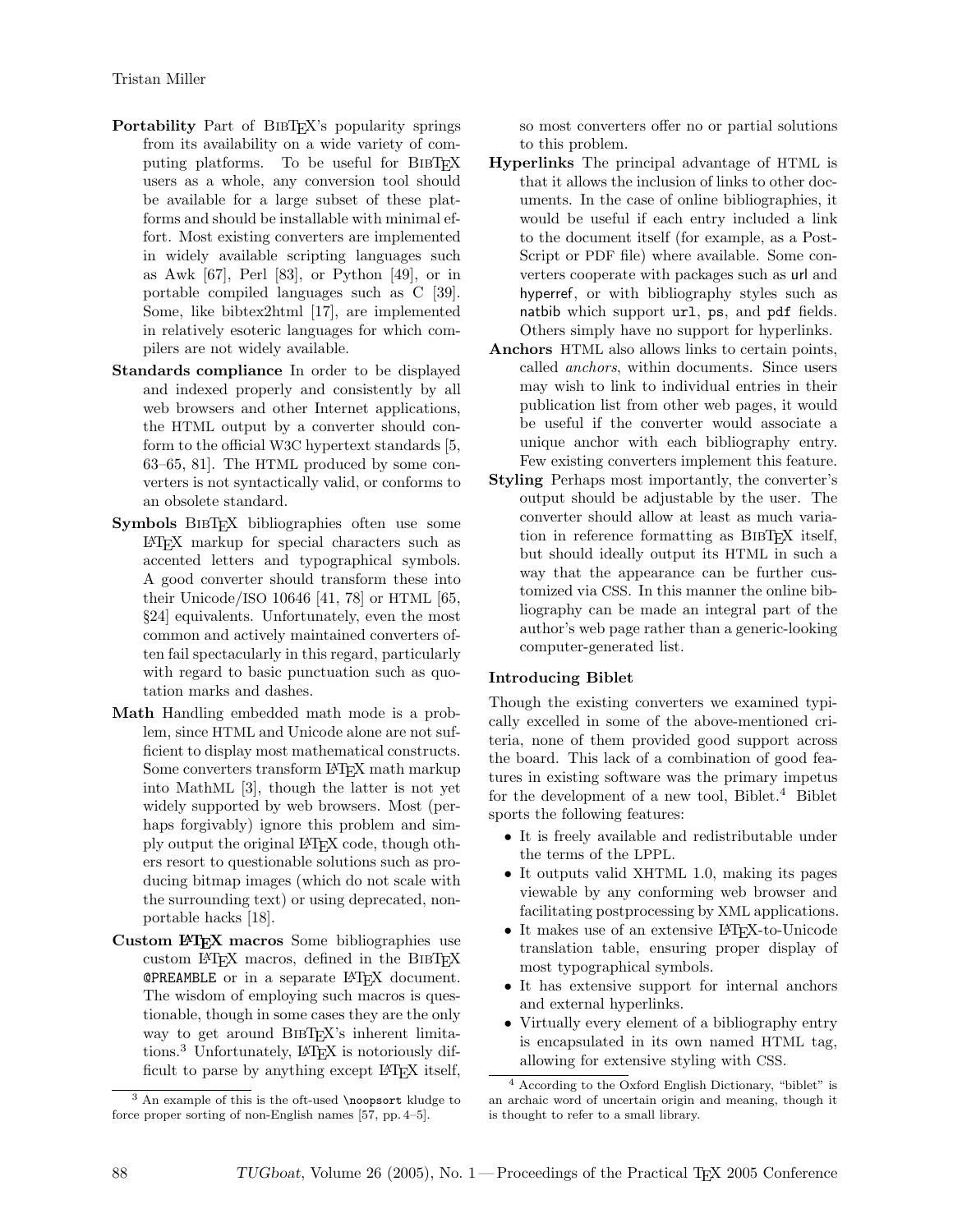

Figure 2: Biblet workflow

```
<!DOCTYPE html PUBLIC '-//W3C//DTD XHTML 1.0 Strict//EN'
  'http://www.w3.org/❚❘/xhtml1/DTD/xhtml1-strict.dtd'>
<html xmlns='http://www.w3.org/1999/xhtml' xml:lang='en' lang='en'>
 <head><title>My publications</title></head>
 <br/>body>
   <h1>My publications</h1>
   <❞✐✈ ❝❧❛ss='bib-bibliography'>
     <h2 class='bib-year' id='year-2005'>2005</h2>
       \langleu1>
         <❧✐ ❝❧❛ss='bib-bibitem' ✐❞='❝✐t❡-m05toc'>
           <❞✐✈ ❝❧❛ss='bib-article'>
             <♣>
               <span class='bib-author'>Tristan Miller.</span>
               <span class='bib-title'>The tyranny of copyright.</span>
               <em>Imagine</em>, 4(1):1,8&ndash;11, May 2005.
              ISSN 1710-5994.
             \langle/p>
       ...
</html>
```
Listing 1: Sample output of Biblet (abridged)

Significantly, Biblet is written entirely in the BIBT<sub>EX</sub> stack language [56], making it portable to any system that can run BIBTFX itself. It is, in effect, simply another bibliography style (bst) file, just like the standard plain, abbrv, and alpha styles. The difference is that while the latter output LATEX code, the Biblet produces HTML.

The basic Biblet workflow is illustrated in Figure 2. Note that, unlike in the regular  $BIBT$ <sub>EX</sub> workflow of Figure 1, there is no tex file as input; rather, the user creates the aux file directly. In this file, the user issues a \citation{ $\{key\}$  command for each bibliography item, or \citation{\*} to include all items. This is followed by a \bibstyle command indicating which Biblet bst style to use and a \bibdata command indicating which bib database

to process. A sample aux file for use with Biblet might look as follows:

```
\citation{m05toc}
\bibstyle{blplain}
\bibdata{imagine}
```
The user runs BIBT<sub>EX</sub> on this aux file as usual. The resulting bbl file, however, is actually an HTML document. It can be renamed and opened in any web browser or HTML editor.

Listing 1 shows the abridged contents of the bbl file produced in the above example, and Figure 3 shows how this file appears when opened in a web browser.

Sprucing things up The reader will note from Listing 1 that Biblet has enclosed most of the important parts of the bibliography in their own HTML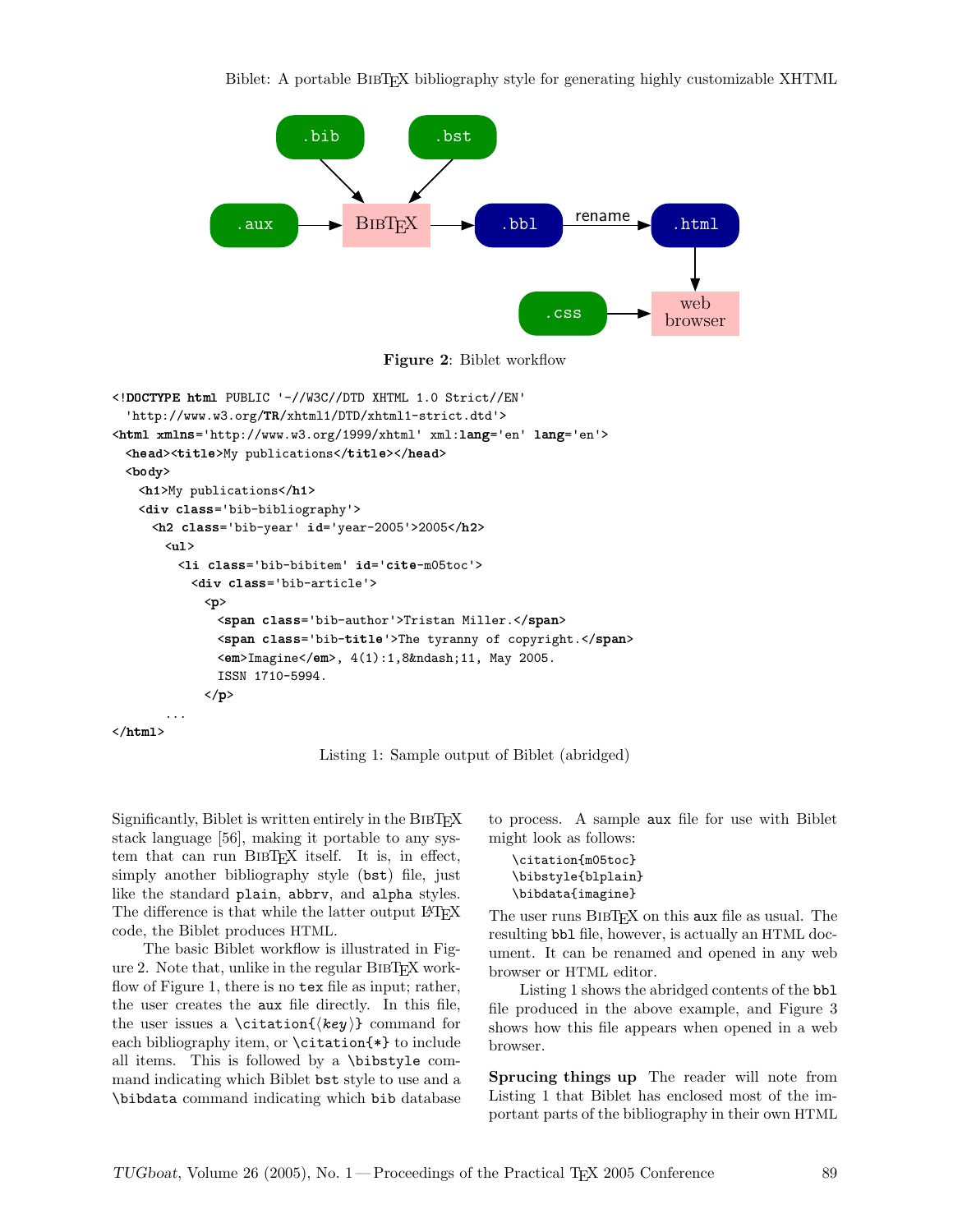

Figure 3: Biblet output as viewed by the Mozilla web browser

elements. This makes it easy to alter the appearance of the list by applying CSS styles. For example, say we wish all entries of type @ARTICLE to be displayed with a pink background, author names to be printed in bold type, journal names to be underlined instead of italicized, and article titles to be enclosed in quotation marks. Rather than manually editing the HTML file produced by Biblet, or even the bst file which generates the HTML, we simply write a file mystyle.css as follows:

```
.bib-article {
  background-color: pink;
}
.bib-author {
  font-weight: bold;
}
.bib-article em {
  font-style: normal;
  text-decoration: underline;
}
.bib-title:before {
  content: "\201C";
}
.bib-title:after {
  content: "\201D";
}
```
(In this example, 201C and 201D are the hexadecimal values for left and right double quotation marks in Unicode.) To apply this style to our HTML file, we insert the following line into the **<head>** element:

```
<link href='mystyle.css' type='text/css'
     rel='stylesheet' />
```
When the browser view is refreshed, the new formatting styles take effect, as shown in Figure 4.

Because Biblet is aimed at producing online document catalogues, it recognizes a number of special fields in bib databases. Among these are ps, pdf, dvi, html, tex, and txt, whose values contain URLs [6] referencing respectively PostScript, PDF,



Figure 4: Biblet output with CSS styling

DVI, HTML,  $(E)$ T<sub>F</sub>X, and plain-text versions of the publication. Biblet converts these fields to textual or graphical hyperlinks within the bibliography entry. Other common fields such as abstract, isbn, and issn are also supported.

It is also possible for a Biblet bst style to output arbitrary HTML at the beginning and end of a bibliography, as well as within and in between entries. In fact, the default bst files distributed with Biblet produce far more extensive HTML than is actually shown in Listing 1. For example, styles which provide icon hyperlinks to online versions of the document will typically include a legend explaining the purpose of each icon. Other styles allow the option of outputting the original bib entry for researchers to copy and paste into their own BIBTEX bibliographies, plus JavaScript [37] code allowing the user to toggle the display of the BIBT<sub>EX</sub> entry and/or abstracts.

Biblet comes with several predefined CSS styles and icon sets for use with the publication lists it generates. Figure 5 gives a sampling of the available styles; note also the formatting of legends, abstracts, hyperlinks, original BIBT<sub>EX</sub> data, and toggles.

# Implementation

As mentioned previously, Biblet is implemented as a BIBT<sub>EX</sub> style (bst) in the nameless BIBT<sub>EX</sub> stack language. The idea for this approach came through the observation that the bst styles were solely responsible for the producing the content of the bbl files; that is, the BIBTEX program itself did not write anything to these files unless directly instructed to do so by the bst style. The initial steps in the development of Biblet therefore involved going through Patashnik's original plain.bst style and replacing all the L<sup>A</sup>TEX markup it outputted with analogous HTML markup. Thus, {\em ...} was changed to <em>...</em>, the thebibliography environment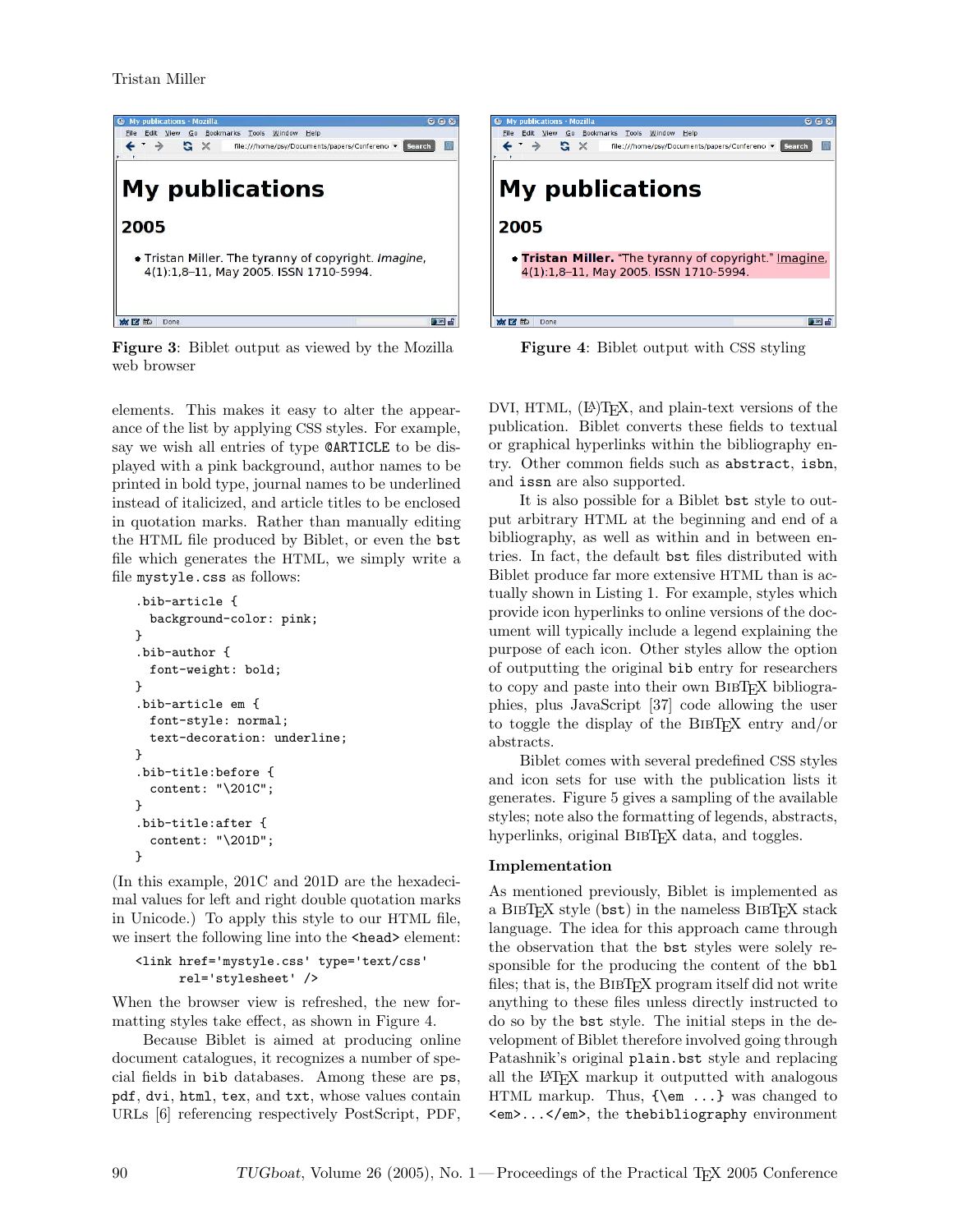#### Biblet: A portable BibTEX bibliography style for generating highly customizable XHTML

| My publications                                                                                                                                                                                                                                                                                                                                                                                                                                                                                                                                                                                                                                                                                                                | <b>MY PUBLICATIONS</b>                                                                                                                                                                                                                                                                                                                                                                                                                                                                                                                                                       |
|--------------------------------------------------------------------------------------------------------------------------------------------------------------------------------------------------------------------------------------------------------------------------------------------------------------------------------------------------------------------------------------------------------------------------------------------------------------------------------------------------------------------------------------------------------------------------------------------------------------------------------------------------------------------------------------------------------------------------------|------------------------------------------------------------------------------------------------------------------------------------------------------------------------------------------------------------------------------------------------------------------------------------------------------------------------------------------------------------------------------------------------------------------------------------------------------------------------------------------------------------------------------------------------------------------------------|
| <b>TEX LATEX</b><br><b>DVI</b><br>$\left( -\right)$<br><b>HTML</b><br>PDF<br>PostScript                                                                                                                                                                                                                                                                                                                                                                                                                                                                                                                                                                                                                                        | •Legend•                                                                                                                                                                                                                                                                                                                                                                                                                                                                                                                                                                     |
| Legend of file formats<br>$\sim$ Show/hide abstracts $\sim$<br>$\sim$ Show/hide BibTEX records $\sim$                                                                                                                                                                                                                                                                                                                                                                                                                                                                                                                                                                                                                          | LATEX<br><b>HTML</b><br>PostScript<br>PDF<br>DV                                                                                                                                                                                                                                                                                                                                                                                                                                                                                                                              |
| 2002                                                                                                                                                                                                                                                                                                                                                                                                                                                                                                                                                                                                                                                                                                                           | · Show/hide abstracts ·<br>·Show/hide BibTEX records·                                                                                                                                                                                                                                                                                                                                                                                                                                                                                                                        |
| Tristan Miller. Why I will never have a girlfriend. The<br>f v<br>Annals of Improbable Research, 8(3):13-17.<br>2002.                                                                                                                                                                                                                                                                                                                                                                                                                                                                                                                                                                                                          | •2002                                                                                                                                                                                                                                                                                                                                                                                                                                                                                                                                                                        |
| Abstract: Informal empirical and anecdotal evidence from the (male) scientific<br>community has long pointed to the difficulty in securing decent, long-term female<br>companionship. To date, however, no one has published a rigorous study of the<br>matter. In this essay, the author investigates himself as a case study and presents<br>a proof, using simple statistical calculus, of why it is impossible to find a girlfriend.<br>@article(miller2002why,<br>author<br>= {Tristan Miller},<br>= {Why {I} Will Never Have A Girlfriend},<br>title<br>journal<br>= {The Annals of Improbable Research},<br>volume<br>$= {8}.$<br>$= \{3\}$ .<br>number<br>$= \{13-17\}$ ,<br>pages<br>$=$ {2002},<br>year<br>$\lambda$ | <b>TRISTAN MILLER</b><br>Why I will never have a girlfriend.<br>The Annals of Improbable Research, 8(3):13-17, 2002<br>Informal empirical and anecdotal evidence from the (male) scientific community<br>has long pointed to the difficulty in securing decent, long-term female<br>companionship. To date, however, no one has published a rigorous study of the<br>matter. In this essay, the author investigates himself as a case study and<br>presents a proof, using simple statistical calculus, of why it is impossible to find<br>a girlfriend.<br><b>Download:</b> |
| Generated with BibTeX and the <b>biblet</b> bibliography style.                                                                                                                                                                                                                                                                                                                                                                                                                                                                                                                                                                                                                                                                | Generated with BibTeX and the <b>biblet</b> bibliography style                                                                                                                                                                                                                                                                                                                                                                                                                                                                                                               |
| (a)                                                                                                                                                                                                                                                                                                                                                                                                                                                                                                                                                                                                                                                                                                                            | (b)<br><b>My publications</b>                                                                                                                                                                                                                                                                                                                                                                                                                                                                                                                                                |
| My publications                                                                                                                                                                                                                                                                                                                                                                                                                                                                                                                                                                                                                                                                                                                | Publications with icons are available for download. The following legend indicates the file formats<br>available:                                                                                                                                                                                                                                                                                                                                                                                                                                                            |
| Publications with icons are available for download. The following legend indicates<br>the file formats available:<br>PostScript<br>LATEX<br>DV1<br><b>HTML</b><br>PDF<br>TEX<br>Entries are colour-coded as follows: articles, azure; books, pink; conference<br>papers, canary; theses, violet; manuals and technical reports, peach; unpublished,<br>silver; miscellaneous, chartreuse.                                                                                                                                                                                                                                                                                                                                      | L <sup>A</sup> T <sub>E</sub> X<br><b>PostScript</b><br>PDF<br>ועם<br>HTML<br>Show/hide BibT <sub>E</sub> X records<br><b>Show/hide abstracts</b><br>2002                                                                                                                                                                                                                                                                                                                                                                                                                    |
| Show/hide abstracts   Show/hide BibTEX records                                                                                                                                                                                                                                                                                                                                                                                                                                                                                                                                                                                                                                                                                 | Tristan Miller.<br>Why I will never have a girlfriend.                                                                                                                                                                                                                                                                                                                                                                                                                                                                                                                       |
| 2002<br>Tristan Miller.<br>Why I will never have a girlfriend.<br>The Annals of Improbable Research, 8(3):13-17<br>2002                                                                                                                                                                                                                                                                                                                                                                                                                                                                                                                                                                                                        | The Annals of Improbable Research. 8(3):13-17, 2002<br>Abstract: Informal empirical and anecdotal evidence from the (male) scientific<br>community has long pointed to the difficulty in securing decent, long-term female<br>companionship. To date, however, no one has published a rigorous study of the<br>matter. In this essay, the author investigates himself as a case study and<br>presents a proof, using simple statistical calculus, of why it is impossible to find a<br>girlfriend.                                                                           |
|                                                                                                                                                                                                                                                                                                                                                                                                                                                                                                                                                                                                                                                                                                                                | Generated with BibTeX and the biblet bibliography style                                                                                                                                                                                                                                                                                                                                                                                                                                                                                                                      |
| Generated with BibTeX and the biblet bibliography style<br>(c)                                                                                                                                                                                                                                                                                                                                                                                                                                                                                                                                                                                                                                                                 | (d)                                                                                                                                                                                                                                                                                                                                                                                                                                                                                                                                                                          |

Figure 5: A gallery of four Biblet bibliographies: (a) uses the "Traditional" style with the "Nuvola" icon set; (b) uses the "Boxy" style with the "Noia Warm" icon set; (c) uses the "Fruity Typewriter" style with the "Slick" icon set; and (d) uses the "Amethyst" style with the "Nuvola" icon set. All examples were typeset with the blplain.bst BIBT<sub>EX</sub> style; only the CSS styles and icon sets were altered.

to  $\langle \text{ul}\rangle$ ...  $\langle \text{ul}\rangle$  tags, and so on.

These simple substitutions resulted in a bbl file containing the bibliography as an HTML list  $(\langle u \mathbf{l} \rangle)$ which, while not a complete HTML document itself, could be cut and pasted into an existing web page. To make the bbl file stand on its own as a web page, it was necessary to modify the Biblet bst so it outputted some additional HTML markup at the beginning and end of the file. We also added some more HTML code to the bibliography entries themselves, wrapping parts of them in various named containers so that the user could later customize their appearance with CSS.

The next step was to add some custom sorting routines typical of those seen on hand-crafted author publication lists. Most academics sort their publications by year or by publication type (book chapter, article in journal, article in conference proceedings, etc.). Besides the actual sorting code, it was necessary to output HTML headers marking a change in the value of a sort key.

Finally, we had to write the code to convert any LAT<sub>EX</sub> symbols contained in the BIBTEX bibliography itself to Unicode or HTML entities. This was the most difficult and time-consuming of all the development tasks. The bst language is extremely crude, having been designed principally for ease of implementation on the computers of 1988; features that programmers take for granted in modern general-purpose programming languages, such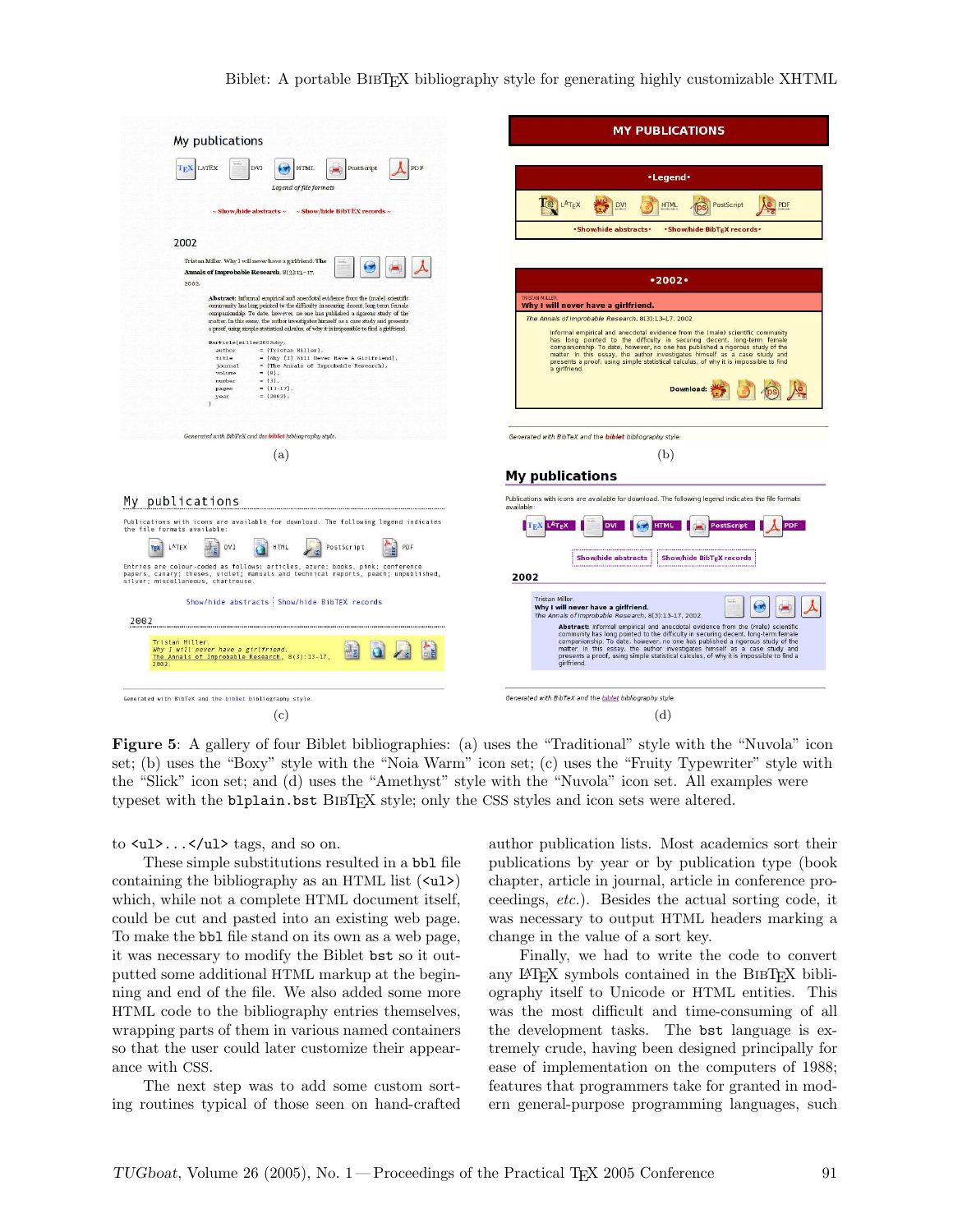

Figure 6: XML to bst

<char pos="127">

```
<entity name="para" set="iso-8879-num">
   <desc>=pilcrow (paragraph sign)</desc>
  </entity>
  <entity name="para" set="html4-lat1">
    <desc>pilcrow sign = paragraph sign</desc>
  </entity>
  <unicode value="00B6">
    <desc>PILCROW SIGN</desc>
 </unicode>
 <latex>
    <seq>\P</seq>
   <seq req="textcomp">\textparagraph</seq>
    <seq req="textcomp">\textpilcrow</seq>
  </latex>
  <plain value="B6" set="iso-8859-1" glyph="¶"/>
</char>
```
Figure 7: Sample entry from ent.xml

as function arguments, arrays, local variables, string manipulation, and dynamic memory allocation are poorly supported or even completely absent. The features of Biblet previously discussed were accomplished with relative ease as they made use of the bst language's built-in output and sorting routines. For the symbol conversion task, however, what appeared to be a simple search-and-replace routine ended up being a programmer's nightmare.

For one thing, the language's string operations are limited to concatenating two strings, returning the first  $n$  characters of a string, and returning the string length, though the latter treats strings containing special characters idiosyncratically and cannot be used directly for our purposes. It was therefore necessary to code our own string-length (string.length) and find-replace (find.replace) routines.

Because the bst language also does not support arrays, it was not possible to simply enter a static translation table pairing L<sup>A</sup>TEX symbols with HTML entities, and then have some loop iterate over the table cells, calling find.replace. Instead, each symbol mapping had to be entered as a separate function call. This gave rise to another problem: function definitions are statically limited to 100 tokens. Since it takes three tokens to do a find-and-replace (one for the search string, one for the replacement text, and one for the call to find.replace, a maximum of 33 substitutions can be performed in one function. Since we needed to make over 500 symbol substitutions, we had to split the code over sixteen separate functions, and add a seventeenth function whose purpose was simply to call the others in sequence.

Rather than tediously coding all this by hand, we wrote a number of support programs to generate the code. Their operation is illustrated in Figure 6. For the LAT<sub>EX</sub>-to-HTML mappings we used Vidar Bronken Gundersen and Rune Mathisen's comprehensive database [30, 52] which they have kindly made available for any purpose. The database, which is distributed as an XML file named ent.xml, has entries for every SGML character [38, 40], giving data such as its name, Unicode value, and, where known,  $\mathbb{P}\Gamma$ <sub>F</sub>X macro(s). A sample entry from ent.xml is shown in Figure 7. We used an XSL transformation (XSLT) [13] to convert the information in this database to a sequence of find.replace calls in a new file, trans.bst. The XSLT will opt to convert symbols to named HTML entities when possible; otherwise it will output numbered hexadecimal entities. Here are a few lines from trans.bst:

```
"\textparagraph" "¶" find.replace
"\textpilcrow" "¶" find.replace
"\checkmark" "✓" find.replace
```
For a number of reasons, the trans.bst file output by the XSLT is not directly usable. First, as mentioned before, it needs to be split up into functions of no more than 33 lines each. Second, ent.xml is sometimes a little too pedantic for our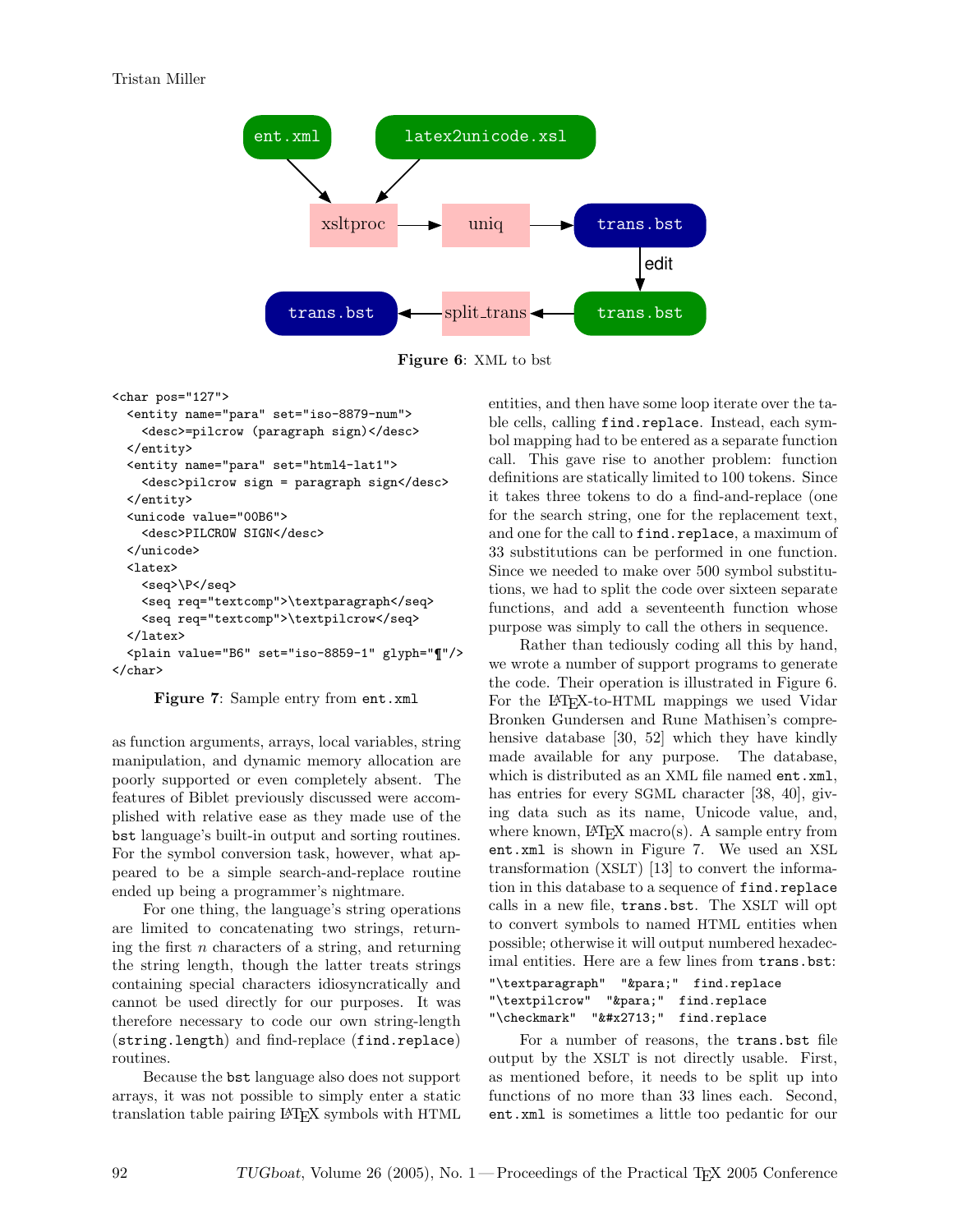purposes, including some glyphs  $(e, g, \theta)$ , the 'fi' and 'fl' ligatures) which we would rather not convert to HTML entities. It is also missing some other glyphs and common L<sup>A</sup>TEX macros we would indeed like to convert — examples include the  $T_F X \log o$  ( $\text{TeV}$ ) and the breakable slash (\slash). To remedy these last two problems we must edit trans.bst by hand; the first can then be rectified by a short shell script, trans bst, which wraps consecutive sets of 33 lines in their own bst function definitions. The output of this script can then be inserted into a Biblet bst style.

Unresolved issues Biblet's approach to building online publication lists is certainly entirely portable, though it does have its drawbacks, most of which stem from the limitations of BIBT<sub>EX</sub> itself.

The first and most apparent problem is Biblet's execution speed — using the interpreted bst language to perform extensive string manipulation. With L<sup>AT</sup><sub>E</sub>X-to-HTML symbol conversion enabled, running Biblet on a bib file with only a few dozen publications can take several minutes even on a reasonably fast (1.4 GHz) machine. By sacrificing portability, this problem could be solved by writing the symbol conversion routine in an interpreted textprocessing language such as Sed [15] or Perl [83], or as a compiled lexical analyzer using Lex and C [39, 46].

A second problem— actually a class of related problems— is Biblet's extensibility. The root of this problem is that there is no way to pass to BibTEX any information besides the bst and bib files to use. Thus there is no way to specify the title of the HTML document produced by Biblet; likewise the user cannot tell Biblet to include a link back to his home page at the end of the bibliography. To effect such changes, the user must either edit the HTML output by Biblet, or edit the bst styles himself— either is a potentially daunting task for someone not familiar with HTML or the bst language.

The rigid syntax of bib files also poses a problem for Biblet's extensibility. While users and style developers are free to create new publication types and fields, some applications require an extra level of specification that BibTEX simply does not support. An example of such an application is found in Biblet's hyperlink fields. Our pdf field, for example, specifies the URL of a PDF file; Biblet might convert the value of this field into an HTML hyperlink as follows:

```
\langle a \rangle href="\langle url \rangle"
     type="application/pdf"
     title="\langle title \rangle">...</a>
```
The value of the type attribute, a MIME content type [20, 21], tells the browser what kind of file to expect when the user follows the link, in case such information is not provided by the server hosting the PDF file. Thus, when processing html and ps fields, Biblet substitutes the appropriate MIME type— in this case, text/html or application/postscript.

However, this mapping of fields to MIME types must be hard-coded in the Biblet bst. Should a user wish to provide a link to some other kind of file type— say, a Rich Text File (RTF) — he will have to edit the bst source. A better solution would be for BibTEX databases to support paramaterized fields so that users could specify unusual MIME types for document links in the bib file itself. For example, if a user wanted to provide links to an HTML, an RTF, and a sound recording version of an article, he could specify the URLs as follows:

```
@ARTICLE{m05toc,
```

```
title = {The Tyranny of Copyright},
  ...
 url[type="text/html"] = \{http://...},url[type='text/rtf"] = \{http://...},url[type="audio/mp4"] = \{http://...},}
```
There are some extensions to and replacements for BIBT<sub>EX</sub> which go some way towards solving these extensibility issues [14, 34, 84], though none of them are yet popular or stable enough to wholly supplant BIBT<sub>EX</sub>. Patashnik himself has been planning to extend the "official" version of BIBT<sub>EX</sub> to allow for better communication between BIBT<sub>EX</sub> and its environment [58], so it is possible that Biblet's extensibility problems may one day be solved without having to compromise its portability.

### Development status and availability

At the time of this writing, Biblet is under active development, and while the interface is not yet stable, the program is nevertheless very usable. A preliminary version of Biblet is available for download at the project's web page, http://www. nothingisreal.com/biblet/. Apart from this article, no formal documentation is yet available. By publication time a beta version of a complete Biblet package, including several bst and CSS styles and a user's guide, may be available on CTAN.

#### Bibliography

- [1] Tristan Miller. The tyranny of copyright. Imagine, 4(1):1, 8–11, May 2005. ISSN 1710-5994.
- [2] Romeo Anghelache. Hermes A semantic  $XML+$ MathML+Unicode E-publishing/Self-archiving Tool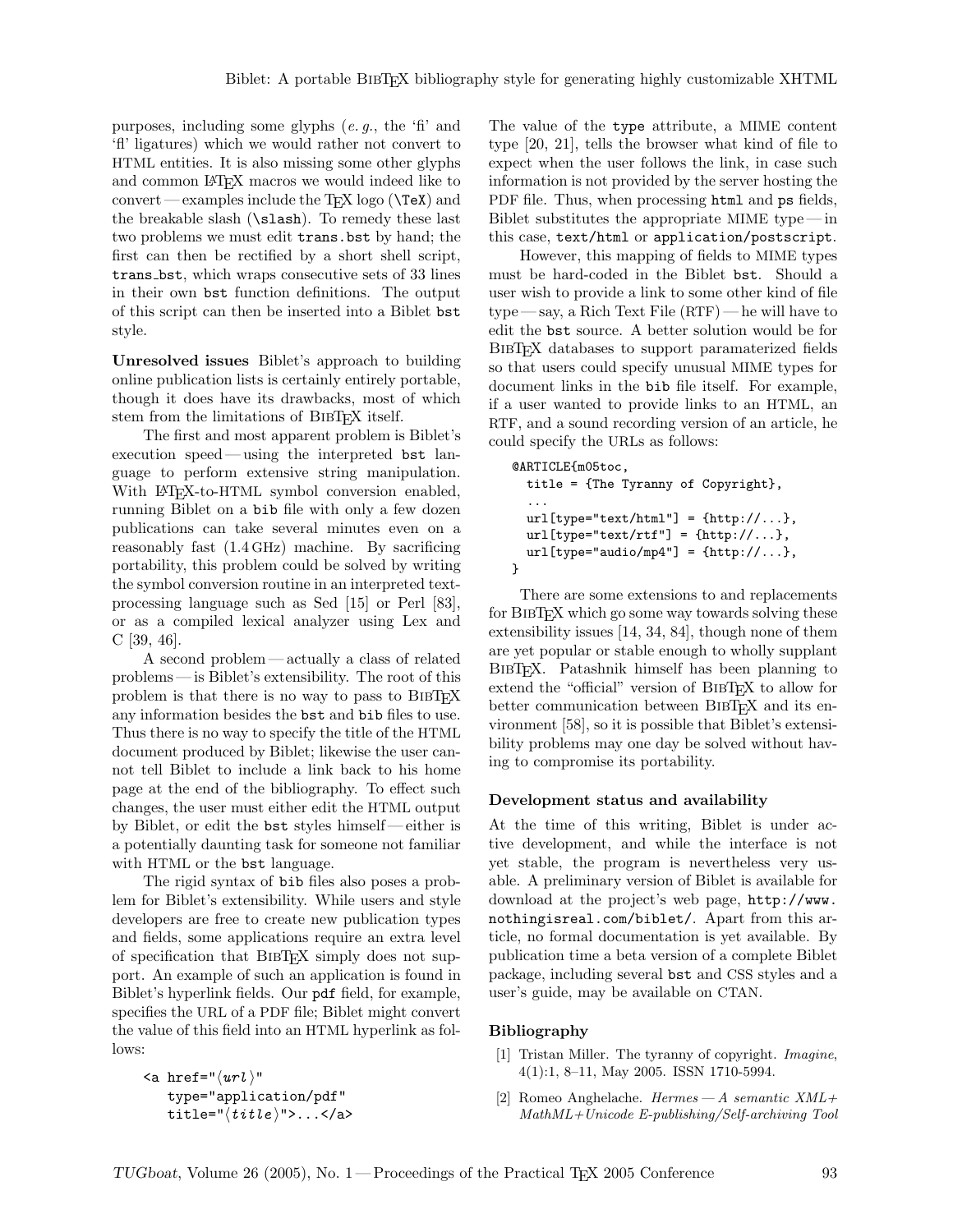for L<sup>H</sup>FX-authored Scientific Articles, July 2005. URL http://hermes.aei.mpg.de/.

- [3] Ron Ausbrooks, Stephen Buswell, David Carlisle, Stéphane Dalmas, Stan Devitt, Angel Diaz, Max Froumentin, Roger Hunter, Patrick Ion, Michael Kohlhase, Robert Miner, Nico Poppelier, Bruce Smith, Neil Soiffer, Robert Sutor, and Stephen Watt. Mathematical Markup Language (MathML) version 2.0 (second edition). W3C recommendation, W3C, October 2003. URL http://www.w3.org/TR/ 2003/REC-MathML2-20031021/.
- [4] Michael Auth. The  $BIBT_F X$ -XML-HTML Bibliography Project, February 2004. URL http://www. authopilot.com/xml/.
- [5] Tim Berners-Lee and Dan Connolly. HyperText Markup Language specification  $-2.0$ . Request for Comments 1866, Network Working Group, November 1995. URL ftp://ftp.rfc-editor. org/in-notes/rfc1866.txt.
- [6] Tim Berners-Lee, L. Masinter, and M. McCahill. Uniform resource locators (URL). Request for Comments 1738, Network Working Group, December 1994. URL ftp://ftp.rfc-editor.org/ in-notes/rfc1738.txt.
- [7] Rik Blok. bbl2html.awk v1.3, December 2000. URL http://www.zoology.ubc.ca/~rikblok/scripts/ bbl2html.awk.
- [8] Bert Bos, Tantek Celik, Ian Hickson, and Håkon Wium Lie. Cascading style sheets, level 2 revision 1: CSS 2.1 specification. W3C working draft, W3C, June 2005. URL http://www.w3.org/ TR/2005/WD-CSS21-20050613.
- [9] Tim Bray, Jean Paoli, C. M. Sperberg-McQueen, Eve Maler, and François Yergeau. Extensible markup language (XML) 1.0 (third edition). W3C recommendation, W3C, February 2004. URL http: //www.w3.org/TR/2004/REC-xml-20040204.
- [10] Sergey Brin. HtmlTEX Home Page. URL http: //www-db.stanford.edu/~sergey/htmltex/.
- [11] Otfried Cheong. Hyperlatex Manual, July 2005. URL http://hyperlatex.sourceforge. net/html/hyperlatex.html.
- [12] Eric Chopin.  $LAT_F X4$ Web 1.2 Manual. URL http://perso.wanadoo.fr/eric.chopin/latex/ latex\_subset.htm.
- [13] James Clark. XSL transformations (XSLT). W3C recommendation, W3C, November 1999. URL http://www.w3.org/TR/1999/ REC-xslt-19991116.
- [14] Fabien Dagnat, Ronan Keryell, Laura Barrero Sastre, Emmanuel Donin de Rosière, and Nicolas Torneri. BibTEX++: Toward higher-order BibTEXing. TUGboat, 24(3):472–489, 2003. Proceedings of EuroTEX 2003.
- [15] Dale Dougherty and Arnold Robbins. sed and awk. O'Reilly, second edition, February 1997. ISBN 1- 56592-225-5.
- [16] Nikos Drakos and Ross Moore. The  $LATEX2HTML$ Translator, March 1999.
- [17] Jean-Christophe Filliâtre and Claude Marché.  $B$ IBT $FX2HTML - A$  translator of  $B$ IBT $FX$  bibliographies into HTML, February 1999. URL http: //www.lri.fr/~filliatr/bibtex2html/.
- [18] Alan J. Flavell. Using FONT FACE to extend repertoire?, April 2005. URL http://ppewww.ph.gla.ac.uk/~flavell/ charset/fontface-harmful.html.
- [19] Free Software Foundation. GNU General Public License. In Joshua Gay, editor, Free Software Free Society: Selected Essays of Richard M. Stallman, pages 195–202. GNU Press, Boston, first edition, 2002. ISBN 1-882114-98-1.
- [20] N. Freed and N. Borenstein. Multipurpose Internet Mail Extensions (MIME) part one: Format of Internet message bodies. Request for Comments 2045, Network Working Group, November 1996. URL ftp://ftp.rfc-editor.org/ in-notes/rfc2045.txt.
- [21] N. Freed and N. Borenstein. Multipurpose Internet Mail Extensions (MIME) part two: Media types. Request for Comments 2046, Network Working Group, November 1996. URL ftp://ftp. rfc-editor.org/in-notes/rfc2046.txt.
- [22] Documentation of Tralics. The French National Institute for Research in Computer Science and Computing, 2003. URL http://www-sop.inria. fr/miaou/Jose.Grimm/tralics/doc-start.html.
- [23] Stéphane Galland. Documentation of Bib2HTML, 3.0 edition, January 2005. URL http://www. arakhne.org/bib2html/doc/.
- [24] Michel Goossens, Sebastian Rahtz, Eitan M. Gurari, Ross Moore, and Robert S. Sutor. The  $\langle \mathcal{L} H \mathcal{F} \mathcal{L} \mathcal{L} \mathcal{L} \mathcal{L} \mathcal{L} \mathcal{L} \mathcal{L} \mathcal{L} \mathcal{L} \mathcal{L} \mathcal{L} \mathcal{L} \mathcal{L} \mathcal{L} \mathcal{L} \mathcal{L} \mathcal{L} \mathcal{L} \mathcal{L} \mathcal{L} \mathcal{L} \mathcal{L} \mathcal{L} \mathcal{L} \mathcal{L} \mathcal{L} \mathcal{L} \mathcal{L} \mathcal{L} \mathcal{L} \mathcal{L} \mathcal{L} \mathcal{L} \mathcal{L} \$ and XML, chapter "The L<sup>AT</sup>FX2HTML translator", pages 83–154. Addison-Wesley Series on Tools and Techniques for Computer Typesetting. Addison-Wesley, June 1999. ISBN 0-2014-3311-7.
- [25] Michel Goossens, Sebastian Rahtz, Eitan M. Gurari, Ross Moore, and Robert S. Sutor. The L<sup>4T</sup>EX Web Companion: Integrating T<sub>E</sub>X, HTML, and XML, chapter "Translating IMEX to HTML using TEX4ht", pages 155–194. Addison-Wesley Series on Tools and Techniques for Computer Typesetting. Addison-Wesley, June 1999. ISBN 0-201-43311-7.
- [26] Michel Goossens and Janne Saarela. From L<sup>AT</sup>EX to HTML and back. TUGboat, 16(2):174–214, 1995.
- [27] Norman Gray. Bibhtml Documentation, September 2000. URL http://www.astro.gla.ac.uk/users/ norman/distrib/bibhtml.html.
- [28] José Grimm. Tralics, a L<sup>AT</sup>EX to XML translator. TUGboat, 24(3):377–388, 2003. Proceedings of EuroT<sub>F</sub>X 2003.
- [29] Vidar Bronken Gundersen and Zeger W. Hendrikse. BIBTEXML Documentation, May 2005. URL http: //bibtexml.sourceforge.net/details.html.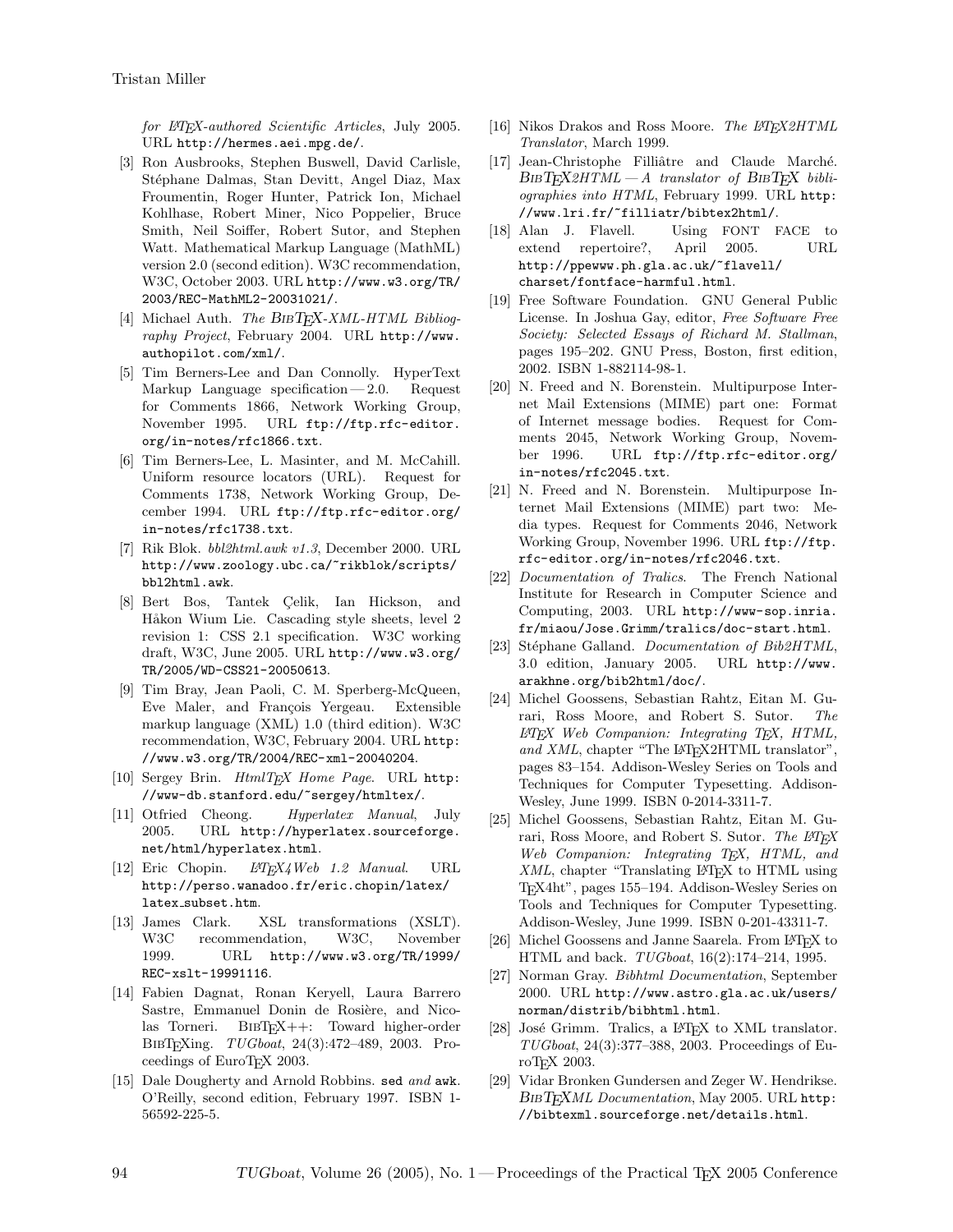- [30] Vidar Bronken Gundersen and Rune Mathisen. ISO Character Entities and their L<sup>AT</sup>FX Equivalents, January 2001. URL http://www.bitjungle.com/ ~isoent/isoent-ref.pdf.
- [31] Eitan M. Gurari.  $T_F X \& \text{Int}$  and  $T_F X$  for Hypertext, February 2005. URL http://www.cse. ohio-state.edu/~gurari/TeX4ht/.
- [32] Felix Hauser and Philip Schaffhauser. Databasedriven XML-enabled bibliography management system. Diploma thesis, Computer Engineering and Networks Laboratory, Swiss Federal Institute of Technology Zurich, March 2003. URL http://dret.net/netdret/docs/ da-ws2002-hauser-schaffhauser.pdf.
- [33] Johannes Henkel. How to Compile and Use bib2xml, October 2002. URL http: //www-plan.cs.colorado.edu/henkel/stuff/ bib2xml/README-OR-DIE.
- [34] Jean-Michel Hufflen. MIBIBT<sub>E</sub>X: Beyond LATEX. In Karl Berry, Baden Hughes, and Steve Peter, editors, Preprints for the 2004 Annual Meeting, pages 77–84, Portland, OR, USA, April 2004. TEX Users Group.
- [35] David Hull. bib2html. URL http://pertsserver. cs.uiuc.edu/~hull/bib2html/.
- [36] Ian Hutchinson.  $T_TH: a$  "TEX to HTML" translator, 3.40 edition. URL http://hutchinson. belmont.ma.us/tth/manual/.
- [37] ECMA International. ECMA-262: ECMAScript Language Specification. ECMA International, Geneva, Switzerland, third edition, December 1999. URL http://www.ecma-international. org/publications/standards/Ecma-262.htm.
- [38] International Organization for Standardization. ISO 8879:1986: Information processing— Text and office systems— Standard Generalized Markup Language (SGML), chapter D. International Organization for Standardization, Geneva, Switzerland, August 1986.
- [39] International Organization for Standardization.  $ISO/IEC$  9899:1990: Programming languages C. International Organization for Standardization, Geneva, Switzerland, 1990.
- [40] International Organization for Standardization. ISO/IEC TR 9573-13:1991: Information technol $ogy-SGML support facilities - Techniques for us$ ing  $SGML - Part$  13: Public entity sets for mathematics and science. International Organization for Standardization, Geneva, Switzerland, 1991.
- [41] International Organization for Standardization. ISO/IEC 10646:2003: Universal Multiple-Octet Coded Character Set (UCS). International Organization for Standardization, Geneva, Switzerland, December 2003.
- [42] David Kotz. bib2html, January 2003. URL http://www.cs.dartmouth.edu/~dfk/bib2html/ bib2html.html.
- [43] Marco Kuhlmann. BIBTEXML, January 2004. URL http://www.ps.uni-sb.de/"kuhlmann/ bibtexml/.
- [44] Leslie Lamport. L<sup>AT</sup>EX: A Document Preparation System: User's Guide and Reference Manual. Addison-Wesley, second edition, 1994. ISBN 0-201- 52983-1.
- [45] LATEX3 Project. The LATEX Project Public License, version 1.3a, October 2004. URL http://www. latex-project.org/lppl/lppl-1-3a.html.
- [46] John Levine, Tony Mason, and Doug Brown. lex and yacc. O'Reilly, second edition, October 1992. ISBN 1-56592-000-7.
- [47] Håkon Wium Lie and Bert Bos. Cascading style sheets, level 1. W3C recommendation, W3C, January 1999. URL http://www.w3.org/TR/1999/ REC-CSS1-19990111.
- [48] Brenno Lurati and Luca Previtali.  $BIBT_FXML$ . Diploma thesis, Computer Engineering and Networks Laboratory, Swiss Federal Institute of Technology Zurich, March 2001. URL http://dret.net/netdret/docs/ da-ws2000-lurati-previtali.pdf.
- [49] Mark Lutz. Programming Python: Object-Oriented Scripting. O'Reilly, second edition, March 2001. ISBN 0-596-00085-5.
- [50] Luc Maranget. HEVEA, un traducteur de L<sup>AT</sup>EX vers HTML en Caml. URL ftp://ftp.inria.fr/ INRIA/moscova/maranget/hevea.ps.gz.
- [51] Luc Maranget. H<sup>E</sup>V<sup>E</sup>A User Documentation Version 1.08, May 2005. URL http://pauillac. inria.fr/~maranget/hevea/doc/.
- [52] Rune Mathisen and Vidar Bronken Gundersen. SGML/XML Character Entity Reference, August 2000. URL http://www.bitjungle.com/~isoent/.
- [53] MicroPress. The MicroPress TEXpider. URL http: //www.micropress-inc.com/webb/wbstart.htm.
- [54] Bruce R. Miller.  $L^2T_FXML: A L^2T_FX$  to XML Converter; Preview Version 0.3.0. URL http://dlmf. nist.gov/LaTeXML/LaTeXML.html.
- [55] David Mosberger. The dlh Manual, September 1996. URL http://www.mostang.com/~davidm/ dlh.html.
- [56] Oren Patashnik. Designing BIBTEX Styles, February 1988.
- [57] Oren Patashnik. BIBTEXing, February 1988. Documentation for BIBTEX 0.99b.
- [58] Oren Patashnik. BibTEX yesterday, today, and tomorrow. *TUGboat*, 24(1):25–30, 2003. Proceedings of the 2003 Annual Meeting [of the TEX Users Group].
- [59] Fabrice Popineau. Affichez vos documents L<sup>AT</sup>EX sur le Web avec TEX4ht. Cahiers GUTensur le Web avec TEX4ht. *Cahiers GUTen-*<br>berg. (37–38):5–43. December 2000. URL berg,  $(37-38):5-43$ , December 2000. http://www.gutenberg.eu.org/pub/GUTenberg/ publicationsPDF/37-popineau.pdf.
- [60] Luca Previtali, Brenno Lurati, and Erik Wilde. BIBTEXML: An XML representation of BIBTEX.